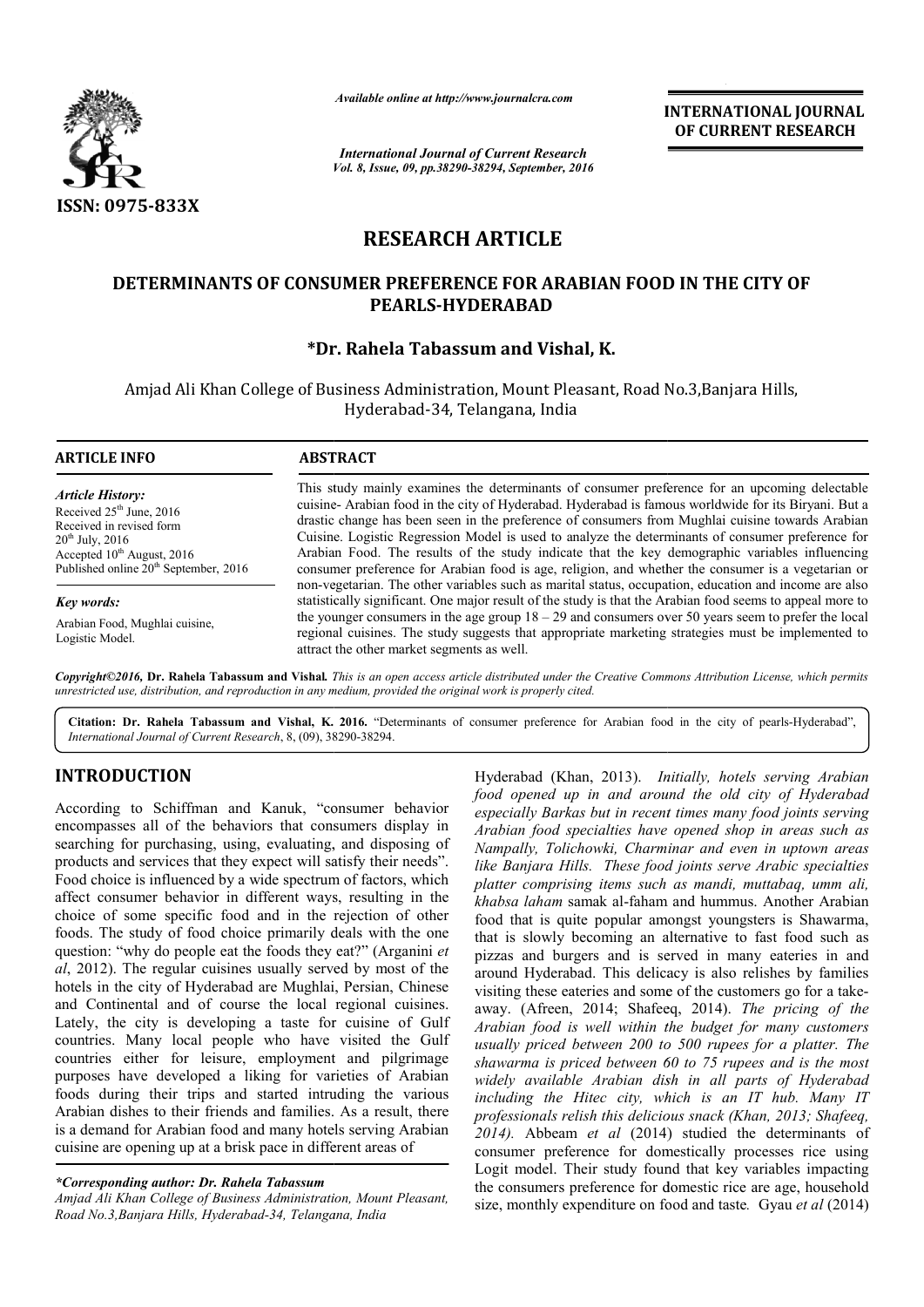studied the *f*actors affecting consumers' preferences for honey using the logistic regression model, also called the logit model. The consumer characteristics considered were marital status, education, age, gender, occupation, and income levels. The results of their study concluded that consumers who are married and educated up to at least secondary level show strong affinity for local forest and savannah honey and consumers between age group of 30 and 50 prefer imported honey to beekeeping. Naseem *et al*. (2015) analyzed the determinants of consumer preferences for branded or non branded tea in Punjab (Pakistan) using a binary Logit Model. Their study found that low level income consumers preferred non branded tea. The results also found that income, education, consumer loyalty, taste, quality, and advertisement were positively related to the choice of branded tea while price was negative related to the choice of branded tea. Becker-Suttle *et al*. (1994) examined age (seniors and non-seniors) and benefits sought for customers of full-service restaurants, while Shank and Nahhas (1994) compared the dining preferences and behaviors of elder and younger customers for a family restaurant.

Boronico (1999) found that both quality of service and price provided impact on demand for services rendered. Achieving a competitive advantage based on providing outstanding service quality (Headley and Choi, 1992; Lewis, 1989) is a common strategy used by restaurant marketers. Jak˘sa Jack Kivela (1997) identified that while food type and food quality appear to be the most important variables for restaurant selection, ambience or atmosphere, prestige, location, and cost of food, are nevertheless critical in the final selection or rejection process. Moreover ambience, comfort level, and prestige are also differentiated by a combination of the age, occasion, and income segment. Strugnell (1997) focuses on Irish consumers as to why they are becoming more accustomed to ethnic cuisine although traditional meals are popular. This paper focused on consumer attitude towards consumption of chilled ready meals. This study was done in both north and south of Ireland. It was found that consumption of these products is higher in Ireland than in the U.K mainland. The products are often purchased as a convenient alternative or a weekly treat. Respondents in urban locations were significantly more likely to consume chilled ready meals. Kim & Geistfeld (2003) investigated the influence of economic and socio-demographic factors food facility choice for an evening meal. They used a Multinomial logistic regression analysis and the results of the study revealed that income, age, household size, household composition (presence of a young child), urbanization, day of the week, and season of the year affected the choice of a particular foodservice facility for an evening meal. They also observed that demand for evening meals at full-service restaurants is likely to increase due to the aging of "baby boomers," increasing household income, and decreasing household size. They concluded that Quick-service restaurants who wish to survive the competition should consider focusing on the needs of households with young children.

### Background and Rationale

Over the past one decade the consumer demand for other cuisines has grown substantially. This study is initiated to gain

an understanding between demographic factors and their impact on consumer preferences for the Arabian cuisine. This study takes an overview of the research that addresses the following questions in relation to consumer's preference for Arabian cuisine.

- Which Age group prefers the Arabian cuisine?
- Is Gender a significant variable?
- Does Occupation has an influence on the consumer's preference?
- Do Income levels have an influence of the consumer's preference?
- Does education have an influence on the consumer's preference?

The present study reviews the literature and collected primary data by using a research instrument on Arabian food preferences from consumers perspectives and analyzes the findings through the application of Logit model ( Logistic Regression Model) – which is a method of fitting a regression curve  $y = f(x)$  when y is a categorical variable. This model predicts Y for a given set of predictors X. The predictors can be continuous, categorical or a mix of both. In our study, Y is a binary variable meaning that it can assume either the value 1 or 0, where 1 represents preference for Arabian food and 0 represents no preference for Arabian food. In our study, the predictor variables are demographic factors.

### Objectives of the study

The main objective of the study is to examine the determinants of consumer preference for Arabian food in the city of Hyderabad. However, the detailed objectives of the study are as follows:

- To study the profile of consumers of delectable Arabian cuisine in Hyderabad
- To study the major demographic factors affecting consumer preferences for Arabian food in Hyderabad.
- To understand the change in epicurean habits of the people of Hyderabad

#### Research Design

The present study makes use of judicious mix of, both, primary and secondary sources of data that complements the research efforts. Exploratory research design was used to gain insight into the consumption pattern and epicurean habits of people residing in Hyderabad. The various sources of information used were

- Journals and magazines.
- Freelance search using various search engines.

Descriptive research design was used gain insight into the factors for preferring a preferring a particular cuisine. Moreover an attempt was made to gain an insight into the shift in eating habits. The source of information included the consumers who visit the restaurants located in Hyderabad.

Sources of Data: The study makes use of both primary as well as secondary sources of data. The Primary data is collected from consumers who visited the selected restaurants in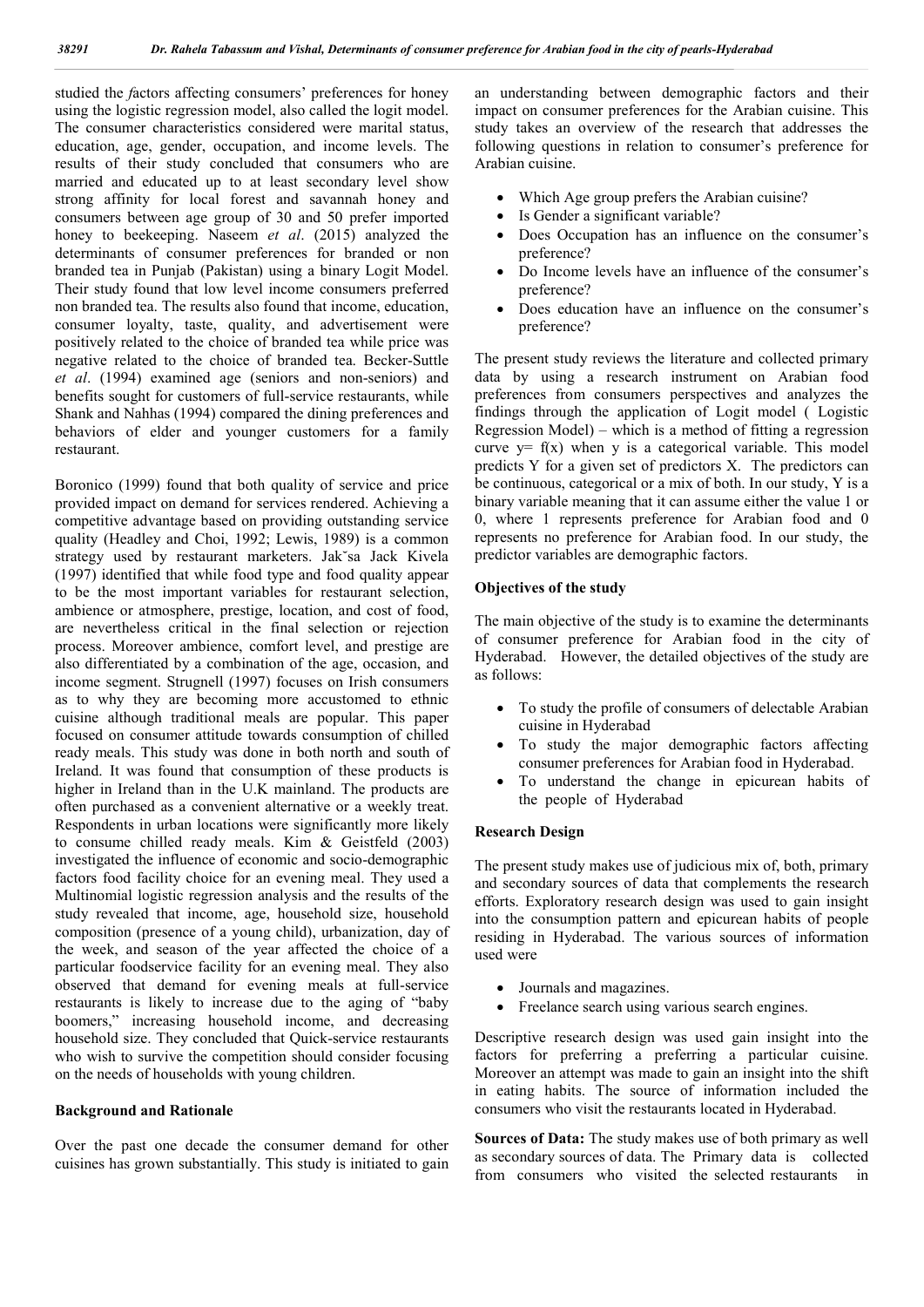Hyderabad through a questionnaire. The questionnaire was administered to 300 customers before and after dining in the selected restaurants. Out of which the researcher could get 278 completely filled questionnaires. The customer questionnaire used contained 2 sections. The first section includes some screening questions to identify the eating habits of people who visits restaurant in Hyderabad. The second section deals with the preferences of consumers for various dishes in the cuisine and the reasons for its preference. In this case the guests were asked to rate at a five point scale of most preferred (5 being most preferred) to not at all preferred (1 being not at all preferred).The second section is related to demographic characteristics of respondents. (Age, gender, level of education etc).Secondary data is collected from different journals of management and hospitality, magazines, newspaper reports etc.

## MATERIALS AND METHODS

#### The Logit Model

This study employs Logit Model for finding the demographic factors affecting consumers' preferences for Arabian food. In this study, the independent variables are the Age, Gender, Marital Status, Occupation, Income, Education, Religion, category of the consumer whether he or she is Vegetarian or Non-Vegetarian. The dependent variable is consumers prefer Arabian food (Y=1) and consumers do not prefer Arabian food (Y=0). To find the impact of different demographic variables on consumer choice of Arabian food, logit model is estimated, with consumer demographics as explanatory variables.

The logit model takes the following form:

 $Y = f (\beta 0 + \beta)$  Age +  $\beta$ 2Gender +  $\beta$ 3Marital status + *β*4Occupation + *β*5Income + *β*6Education + *β7Religion + β8Category (Vegetarian or Non-Vegetarian)*

### Where

The dependent variable (Y) in this study represents the probability of the respondents preferring Arabian food

#### Independent or Explanatory variables

Age: (Age1 < 20 years\*, Age2 = 20-29 years, Age3 = 30-39 years, Age4 = 40-49 years, Age5 =  $> 50$  years)

Gender:  $(1 =$ Female,  $0 =$ Male<sup>\*</sup>)

Marital status (MS):  $(1 = \text{Single}, 0 = \text{Married*})$ 

Occupation:  $(OCC1 = Business^*, OCC2 = Private Salaried,$ OCC3=Government, OCC4 = Student)

Income:  $(I1 = less than 10,000^*$ ,  $I2 = 10,000 - 20,000$ ,  $I3 =$ greater than 20,000)

Education:  $(E1 = Post Gradient and above^*, E2 = Gradient,$  $E3 =$ Undergraduate)

Religion: (R1=Islam\*, R2=Hinduism, R3=Christianity, R4 = Other)

Category: (Vegetarian = 1, Non-Vegetarian =  $0^*$ ) \* represents the reference group

## RESULTS AND DISCUSSION

Table 1. Demographic Characteristics of the Respondents

| Variable                  | Frequency | Percentage |
|---------------------------|-----------|------------|
| Age                       |           |            |
| Less than 20 years        | 36        | 13%        |
| 20-29                     | 89        | 32%        |
| 30-39                     | 72        | 26%        |
| 40-49                     | 53        | 19%        |
| $> 50$ years              | 28        | 10%        |
| Gender                    |           |            |
| Male                      | 190       | 68%        |
| Female                    | 88        | 32%        |
| <b>Marital Status</b>     |           |            |
| Unmarried                 | 108       | 39%        |
| Married                   | 170       | 61%        |
| Occupation                |           |            |
| <b>Business</b>           | 89        | 32%        |
| Private Salaried employee | 58        | 21%        |
| Government employee       | 50        | 18%        |
| Student                   | 81        | 29%        |
| Monthly Income level      |           |            |
| Less than 10,000          | 81        | 29%        |
| $10,000 - 20,000$         | 64        | 23%        |
| Greater than 20,000       | 133       | 48%        |
| Education                 |           |            |
| Post Graduation and above | 58        | 21%        |
| Graduation                | 97        | 35%        |
| Under graduation          | 123       | 44%        |
| Religion                  |           |            |
| Islam                     | 98        | 35%        |
| Hinduism                  | 83        | 30%        |
| Christianity              | 64        | 23%        |
| Others                    | 33        | 12%        |
| Category                  |           |            |
| Vegetarian                | 81        | 29%        |
| Non-Vegetarian            | 197       | 71%        |

The result in table 1 lists the demographic profile of the sample respondents. Majority of the respondents (68%) are males while the remaining 32%% are females. Most of the respondents were in the age group of 20-29 (32%) followed by 26% in the age group of 30-39. The respondents in the age group of greater than 50 years represent only about 10%. Most of the respondents (44%) were undergraduates closely followed by graduates who represent around 35% and those who possessed post graduate degree and above representing about 21%. Most of the respondents were businessmen (32%) followed by students representing 29% of the sample and remaining 39% of the respondents comprised of private and government employees. Majority of respondents belong to the higher income group of monthly income greater than 20,000 (48%) and the lower and middle income groups together represent 52%. About 35% of the respondents are Muslims, Hindus comprise 30%, Christians represent 23% and the rest 12% of respondents belonged to other religions. About 71% of the respondents were non-vegetarians and 29% of the respondents were vegetarians. Majority (61%) of the respondents were married while 39% of them were unmarried.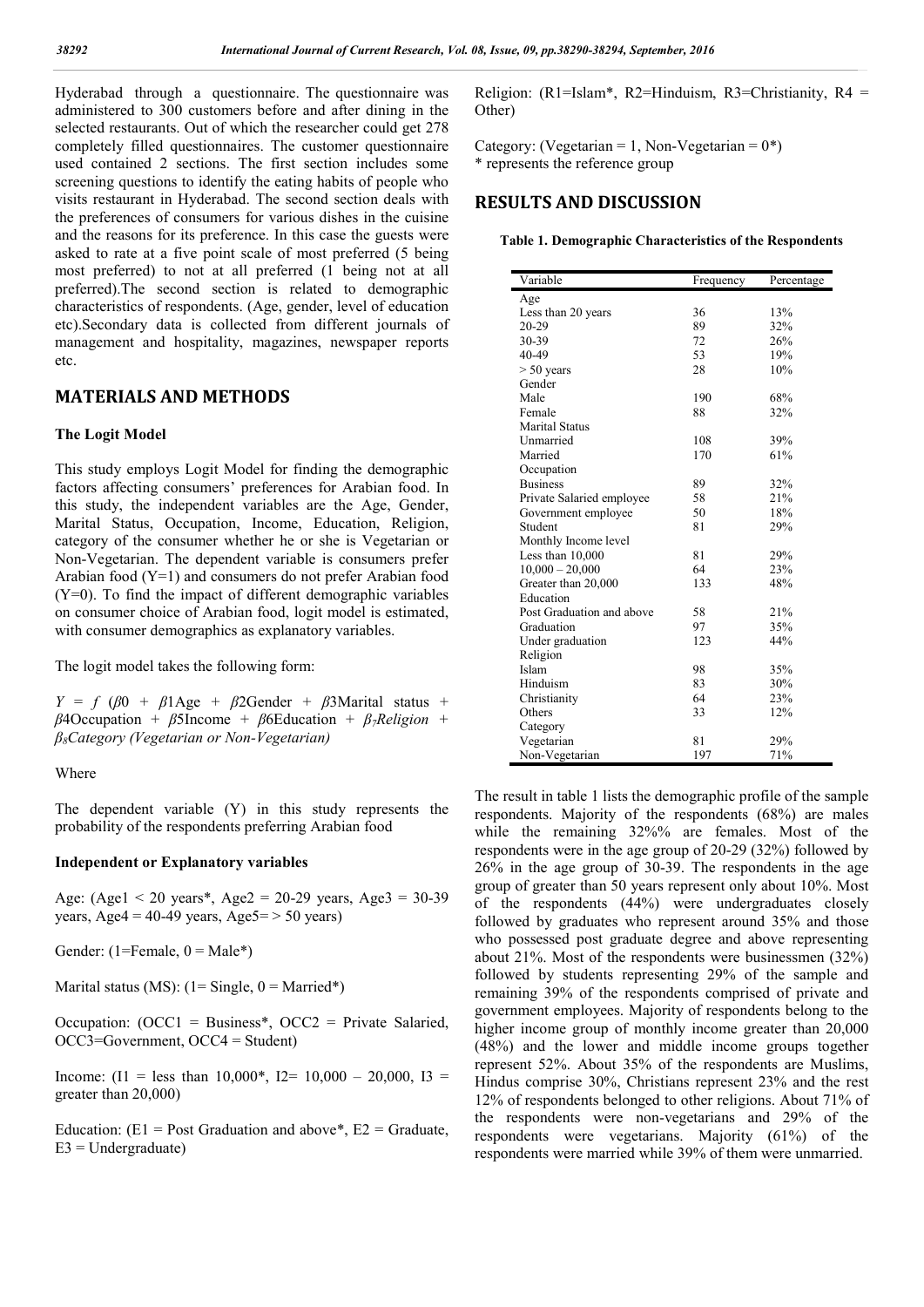| Table 2. Logit Model on Consumer demographic factors as |  |
|---------------------------------------------------------|--|
| determinants of preference for Arabian Food             |  |

|                  | Coefficient | Std. Error | $\overline{z}$ | p-value   |        |
|------------------|-------------|------------|----------------|-----------|--------|
| const            | 2.64848     | 1.15037    | 2.3023         | 0.02132   | $***$  |
| Age2             | $-1.07624$  | 0.718206   | $-1.4985$      | 0.13400   |        |
| Age3             | $-1.93708$  | 0.948736   | $-2.0417$      | 0.04118   | $**$   |
| Age4             | $-1.6586$   | 0.973333   | $-1.7040$      | 0.08837   | $\ast$ |
| Age <sub>5</sub> | $-2.87691$  | 0.999212   | $-2.8792$      | 0.00399   | ***    |
| Gender           | $-0.174093$ | 0.390595   | $-0.4457$      | 0.65581   |        |
| MS               | 1.75108     | 0.515875   | 3.3944         | 0.00069   | ***    |
| OCC2             | $-1.15242$  | 0.466344   | $-2.4712$      | 0.01347   | $**$   |
| OCC3             | $-1.28011$  | 0.473401   | $-2.7041$      | 0.00685   | ***    |
| OCC4             | 1.85609     | 0.752333   | 2.4671         | 0.01362   | $**$   |
| 12               | $-1.00304$  | 0.499645   | $-2.0075$      | 0.04470   | $**$   |
| I <sub>3</sub>   | $-1.77462$  | 0.39783    | $-4.4608$      | < 0.00001 | ***    |
| E2               | 0.847885    | 0.514538   | 1.6479         | 0.09938   | $\ast$ |
| E <sub>3</sub>   | 2.43454     | 0.482952   | 5.0410         | < 0.00001 | ***    |
| R <sub>2</sub>   | $-1.18548$  | 0.440355   | $-2.6921$      | 0.00710   | ***    |
| R <sub>3</sub>   | $-1.32791$  | 0.459487   | $-2.8900$      | 0.00385   | ***    |
| R4               | $-1.02637$  | 0.468471   | $-2.1909$      | 0.02846   | $***$  |
| V1               | $-3.51328$  | 0.492207   | $-7.1378$      | < 0.00001 | ***    |

| Mean dependent var | 0.563452   | S.D. dependent var | 0.496588 |
|--------------------|------------|--------------------|----------|
| McFadden R-squared | 0.401472   | Adjusted R-squared | 0.334785 |
| Log-likelihood     | $-61.5541$ | Akaike criterion   | 359.1082 |
| Schwarz criterion  | 430.6825   | Hannan-Quinn       | 387.4694 |

Number of cases 'correctly predicted' = 332 (84.3%)

f(beta'x) at mean of independent vars  $= 0.497$ 

Likelihood ratio test: Chi-square $(17)$  = 216.729 [0.0000]

\*\*\* indicates that coefficients are significant at 1 percent level

\*\* indicates that coefficients are significant at 5 percent level

\* indicates that coefficients are significant at 10% level

Results indicate that Age is a significant factor in deciding consumer preferences for Arabian Cuisine. When compared with consumers in the age group of less than 20 years, the coefficients of Age2, Age3, Age4 and Age5 are negative and except Age2; all other Age coefficients are statistically significant at less than 5 percent level. Therefore the results show that Age is negatively and significantly related with the preference for Arabian cuisine. A consumer in the age group of  $20 - 29$  seems to prefer the Arabian cuisine and as the age increases the preference for Arabian Cuisine decreases. Consumers in the age group of greater than 50 years do not seem to prefer the Arabian food. It can be interpreted that young consumers especially in the age group of 20 -29 have developed a taste for Arabian cuisine but elderly consumers (age more than 50 years) prefer the local and/or regional cuisines. Gender coefficient is negative and not statistically significant indicating that Gender does not have any influence on preference for Arabian cuisine. The negative sign of the coefficient indicates that when compared to males, female consumers are less likely to choose Arabian cuisine. MS (Marital status) is positive and statistically significant indicating that when compared to consumers who are married; consumers who are single are more likely to consume Arabian cuisine. The results indicate that students are more likely to consume Arabian cuisine when compared to consumers who are into business. The other occupation coefficients are negative and statistically significant indicating consumers who are either salaried or Government employees do not seem to prefer Arabian cuisine when compared with businessmen. As the income of the consumers' increases, the preference for Arabian food decreases, this is evident from the negative and statistically significant coefficients. The consumers belonging to the monthly income group of less than 10,000 are more likely to consume Arabian cuisine and as the income increases the preference for Arabian cuisine decreases indicating that high income consumers are less likely to prefer Arabian cuisine. When compared to Post Graduates, the Undergraduates and Graduates are more likely to consume Arabian cuisine. Religion of the consumers plays an important role as the coefficient R2, R3 and R4 are negative and statistically significant indicating that when compared to Muslim consumers (the reference group), consumers belonging to other religions are less inclined towards Arabian cuisine. When compared to non-vegetarians, vegetarians are less likely to choose Arabian cuisine.

#### Conclusion and Suggestions

Age, Income, Marital status, occupation, education and religion are the important determinants of the consumer choice for Arabian food. Most of the consumers in age group of 20- 29 years prefer Arabian food and as the age increases the preference for Arabian food decreases especially in the case of consumers in the age group of greater than 50 years. The owners of the businesses located in the vicinity of Arabian food joints are a loyal clientele. The Arabian cuisine is a hit among undergraduate and graduate students indicating that the perfect location for an Arabian food outlet would be to near to educational institutions. The preference for Arabian cuisine does not seem to be gender-dependent. The consumers with monthly income less than 10,000 prefer Arabian food indicating it is economically priced and therefore more appealing to price sensitive consumers. Most of the places which serve Arabian food are not full fledged restaurants in terms of space and availability of variety, which explains why more single consumers frequent the Arabian food joints rather than married consumers with their family. Religion has a significant influence on choice of Arabian cuisine as Muslim consumers show a greater liking Arabian food. The results indicate that there are many untapped market segments which the Arabian food restaurants should target with better marketing strategies to create awareness highlighting the benefits of Arabian food, for example, Mandi which is perceived as less oily and greasy when compared to the traditional choice of Biryani. The Arabian food restaurants should focus on attracting target segments such consumers' belonging to age groups  $40 - 50$  years, consumers belonging to religions other than Islam, private salaried employees and Government employees. They can also target the vegetarian consumers segment with Arabian desserts. The Arabian food outlets can attract higher income groups by opening up in premium locations and by ensuring quality assurance. As a final point, the youngsters of city of Hyderabad have added Arabian cuisine to their long list of preferred global cuisines and with appropriate marketing strategies the other market segments can also tapped.

## **REFERENCES**

Afreen, Saima, 2014. "Arabian cuisine finds favor in Hyderabad ", The Times of India, http://timesofindia. indiatimes.com/life-style/food/food-reviews/Arabian